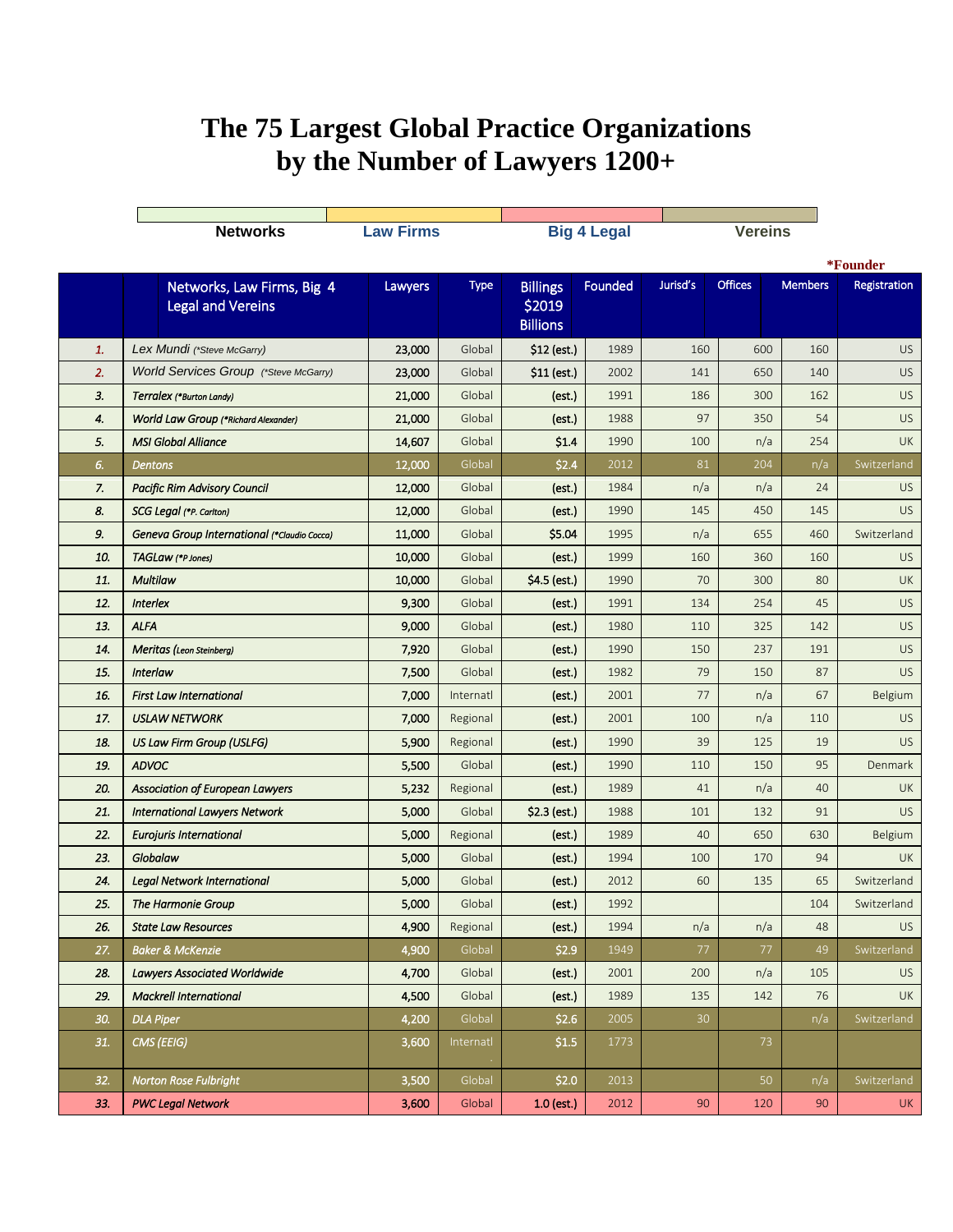## **The 75 Largest Organizations By the Number of Lawyers 1200+**

|            | Networks, Law Firms, Big 4<br><b>Legal and Vereins</b> | Lawyers        | <b>Type</b>            | <b>Billings</b><br>\$2019<br><b>Billions</b> | Founded                  | Jurisd's | <b>Offices</b> | <b>Members</b> | Registration  |
|------------|--------------------------------------------------------|----------------|------------------------|----------------------------------------------|--------------------------|----------|----------------|----------------|---------------|
| 34.        | <b>Legal Link</b>                                      | 3,000          | Global                 | (est.)                                       |                          | n/a      | n/a            | 60             | Switzerland   |
| 35.        | Club de Abogados                                       | 3,000          | Regional               | (est.)                                       | 1967                     | 21       | 30             | 21             | <b>Brazil</b> |
| 36.        | <b>Primerus</b>                                        | 3,000          | Global                 | (est.)                                       | 1992                     | 50       | 200            | 175            | <b>US</b>     |
| 37.        | King & Wood Mallesons (verein)                         | 2,800          | Regional               | \$1.1                                        | 2012                     |          |                | n/a            | Australia     |
| 38.        | <b>Hogan Lovells (verein)</b>                          | 2,800          | Global                 | \$2.3                                        | 2011                     |          | 45             | n/a            | <b>UK</b>     |
| 39.        | <b>Jones Dav</b>                                       | 2,600          | Internatl              | \$2.0                                        | 1893                     |          |                | n/a            | <b>US</b>     |
| 40.        | <b>Latham Watkins</b>                                  | 2,600          | Internatl              | \$3.1                                        | 1934                     | 14       |                | n/a            | <b>US</b>     |
| 41.        | <b>Deloitte Legal Network</b>                          | 2,600          | Global                 | (est.)                                       | 2012                     | 90       |                | n/a            | <b>UK</b>     |
| 42.        | <b>International Alliance of Law Firms</b>             | 2,500          | Internatl              | (est.)                                       | 2000                     |          |                | 50             | <b>US</b>     |
| 43.        | Legus                                                  | 2,500          | Global                 | Est.                                         | 1995                     |          |                | 70             | US.           |
| 44.        | <b>E&amp;Y Legal Network</b>                           | 2,500          | Global                 | (est.)                                       | 2013                     |          |                | n/a            | <b>UK</b>     |
| 45.        | Allen & Overy                                          | 2,400          | Internatl              | 52.1                                         | 1930                     | 32       | 46             | n/a            | <b>UK</b>     |
| 46.        | <b>Linklaters</b>                                      | 2,400          | Internatl              | \$2.0                                        | 1838                     |          |                | n/a            | <b>UK</b>     |
| 47.        | <b>Eversheds Sutherlands</b>                           | 2,400          | Internatl              | 51.1                                         | 1989                     |          |                |                | UK/US         |
| 48.        | <b>KPMG Legal Network</b>                              | 2,400          | Global                 | (est.)                                       | 2012                     | 76       | 76             | n/a            | Switzerland   |
| 49.        | Ally Law                                               | 2,300          | Global                 | (est.)                                       | 1991                     | 90       |                | 61             | <b>US</b>     |
| 50.        | <b>Kirkland and Ellis</b>                              | 2,300          | Internatl              | \$4.1                                        | 1909                     |          |                | n/a            | US.           |
| 51.        | <b>Clifford Chance</b>                                 | 2,200          | Internatl              | \$2.12                                       | 1987                     |          |                | n/a            | <b>UK</b>     |
| 52.        | <b>Herbert Smith Freehills</b>                         | 2,200          | Internatl              | \$1.3                                        | 1882                     |          |                |                | <b>UK</b>     |
| 53.        | <b>White &amp; Case</b>                                | 2,150          | Internatl              | <b>S1.9</b>                                  | 1901                     |          | 44             |                | <b>US</b>     |
| 54.        | <b>Lexwork International</b>                           | 2,100          | Internatl              | (est.)                                       | $\overline{\phantom{m}}$ | n/a      | n/a            | 41             | <b>US</b>     |
| 55.        | <b>Greenberg Traurig</b>                               | 2,000          | Internatl              | <b>S1.7</b>                                  | 1967                     |          |                |                | <b>US</b>     |
| 56.        | <b>Morgan Lewis Bockius</b>                            | 2,000          | Internatl              | \$2.1                                        | 1873                     |          | 31             |                | <b>US</b>     |
| 57.        | Freshfields Bruckhaus Deringer                         | 2,000          | Internatl              | \$2.0                                        | 1743                     |          |                | n/a            | <b>UK</b>     |
| 58.        | Lawnet Limited                                         | 2,000          | <b>UK</b>              | (est.)                                       |                          | n/a      | n/a            | 62             | <b>UK</b>     |
| 59.        | Consulegis                                             | 2,000          | Internatl              | (est.)                                       | 1990                     | 36       | 250            | 84             | Germany       |
| 60.        | <b>Sidley Austin</b>                                   | 2,000          | Internatl              | \$2.2                                        | 1886                     |          |                | n/a            | <b>US</b>     |
| 61.        | Skadden, Arps                                          | 1,900          | Internatl              | \$2.2\$                                      | 1948                     |          |                | n/a            | <b>US</b>     |
| 62.        | <b>KL Gates</b>                                        | 1,800          | Internatl              | 51.1                                         | 1883                     |          |                |                | <b>US</b>     |
| 63.<br>64. | <b>Skadden Arps</b><br><b>Garrigues</b>                | 1,800<br>1,700 | Internatl<br>Internatl | \$2.6<br>5.8                                 | 1948<br>1941             |          | 11             |                | US.<br>Spain  |
| 65.        | Clyde & Co.                                            | 1,600          | Internatl              | \$1.0                                        |                          |          |                |                | <b>UK</b>     |
| 66.        | Squire Patton Boggs (verein)                           | 1,600          | Global                 | \$1.3                                        | 2013                     | 44       | 44             | 21             | Switzerland   |
| 67.        | <b>Mayer Brown</b>                                     | 1,600          | Internatl              | \$1.3                                        | 1881                     |          |                |                | US.           |
| 68.        | <b>Reed Smith</b>                                      | 1,600          | Internatl              | \$1.2                                        | 1877                     | 28       | 28             |                | US.           |
| 69.        | <b>Alliott Group</b>                                   | 1,500          | Global                 | (est.)                                       | 1979                     | 163      |                | 169            | <b>UK</b>     |
| 70.        | <b>IUS Laboris</b>                                     | 1,500          | Global                 | (est.)                                       |                          | 43       | 100            | 43             | Belgium       |
| 71.        | Ashurst                                                | 1,400          | Internatl              | <b>S1.7</b>                                  | 1822                     |          | 22             |                | <b>UK</b>     |
| 72.        | <b>Holland &amp; Knight</b>                            | 1,400          | Internatl              | \$1.0                                        | 1968                     |          | 28             |                | US.           |
| 73.        | <b>Gibson Dunn Crutcher</b>                            | 1,300          | Internatl              | \$1.7                                        | 1890                     |          | 20             |                | <b>US</b>     |